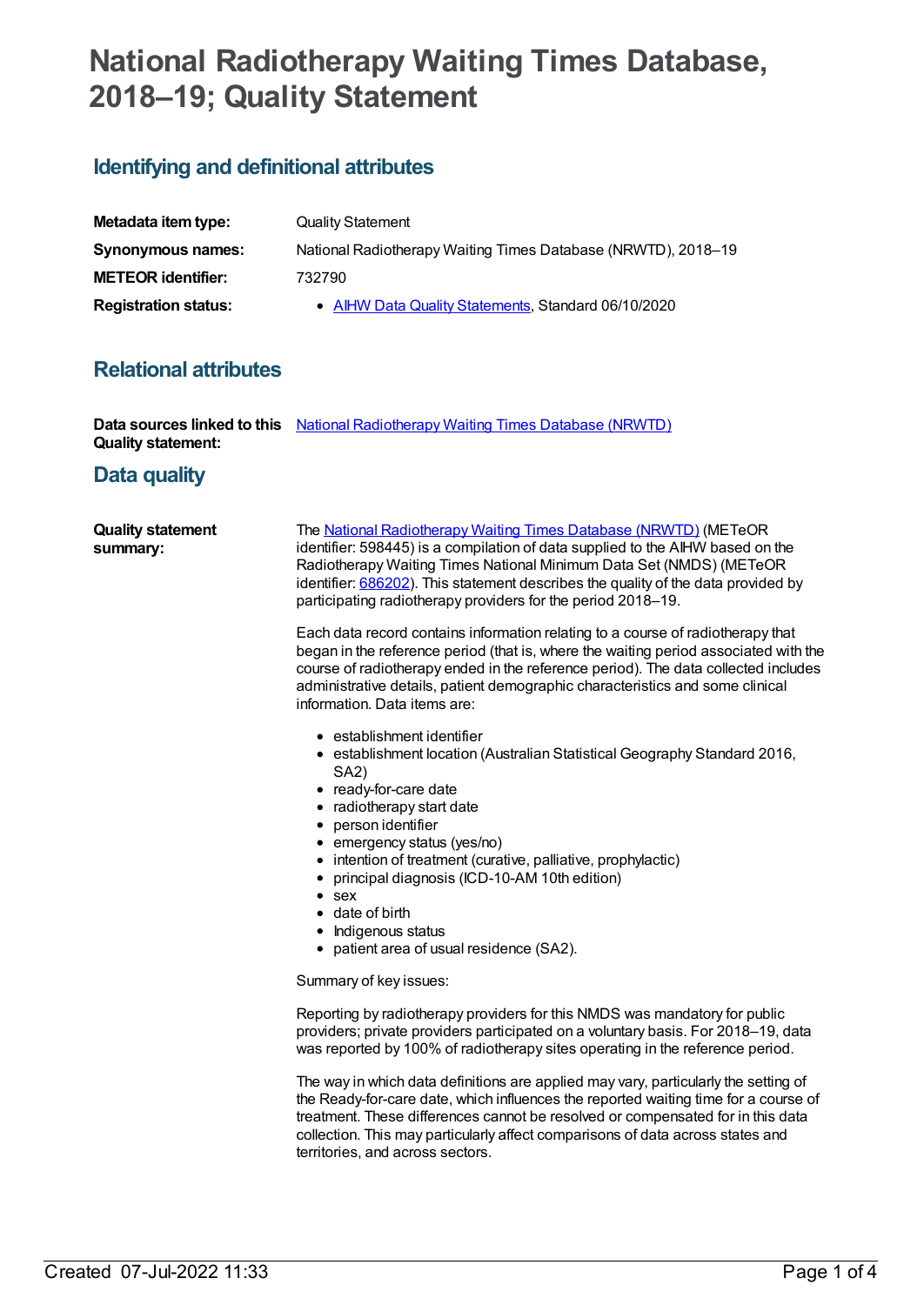| Institutional environment: | The Australian Institute of Health and Welfare (AIHW) is a major national agency set<br>up by the Australian Government under the Australian Institute of Health and<br>Welfare Act 1987 to provide reliable, regular and relevant information and statistics<br>on Australia's health and welfare. It is an independent corporate Commonwealth<br>entity established in 1987, governed by a management board, and accountable to<br>the Australian Parliament through the Health portfolio. |
|----------------------------|----------------------------------------------------------------------------------------------------------------------------------------------------------------------------------------------------------------------------------------------------------------------------------------------------------------------------------------------------------------------------------------------------------------------------------------------------------------------------------------------|
|                            | The AIHW aims to improve the health and wellbeing of Australians through better<br>health and welfare information and statistics. It collects and reports information on a<br>wide range of topics and issues, ranging from health and welfare expenditure,<br>hospitals, disease and injury, and mental health, to ageing, homelessness,<br>disability and child protection.                                                                                                                |
|                            | The Institute also plays a role in developing and maintaining national metadata<br>standards. This work contributes to improving the quality and consistency of<br>national health and welfare statistics. The Institute works closely with governments<br>and non-government organisations to achieve greater adherence to these<br>standards in administrative data collections to promote national consistency and<br>comparability of data and reporting.                                |
|                            | One of the main functions of the AIHW is to work with the states and territories to<br>improve the quality of administrative data and, where possible, to compile national<br>datasets based on data from each jurisdiction, to analyse these datasets and<br>disseminate information and statistics.                                                                                                                                                                                        |
|                            | The Australian Institute of Health and Welfare Act 1987, in conjunction with<br>compliance to the <b>Privacy Act 1988</b> , (Commonwealth) ensures that the data<br>collections managed by the AIHW are kept securely and under the strictest<br>conditions with respect to privacy and confidentiality.                                                                                                                                                                                     |
|                            | For further information see the AIHW website www.aihw.gov.au.                                                                                                                                                                                                                                                                                                                                                                                                                                |
|                            | Public providers supplied data used in this report to state and territory health<br>authorities. States and territories use these data for service planning, monitoring<br>and internal and public reporting. These public radiotherapy providers may be<br>required to provide data to states and territories through a variety of administrative<br>arrangements, contractual requirements or legislation.                                                                                 |
|                            | Some private providers that have a contract or partnership arrangement to provide<br>services to public patients were required to participate, while other private<br>providers (that were not obliged by a contract or a partnership agreement to<br>participate) did so voluntarily. Some private providers submitted data directly to the<br>AIHW, while others submitted data through their state or territory health authority.                                                         |
| <b>Timeliness:</b>         | The reference period for this data set is 2018-19. This includes records for all<br>patients who started a course of radiotherapy between 1 July 2018 and 30 June<br>2019. These data were first published in October 2020.                                                                                                                                                                                                                                                                  |
| <b>Accessibility:</b>      | The AIHW publishes data from this collection on its website at:<br>http://www.aihw.gov.au                                                                                                                                                                                                                                                                                                                                                                                                    |
| Interpretability:          | Metadata information for the Radiotherapy Waiting Times NMDS is published in<br>the AIHW's Metadata Online Registry (METeOR) at:                                                                                                                                                                                                                                                                                                                                                             |

[/content/index.phtml/itemId/579304](file:///content/579304)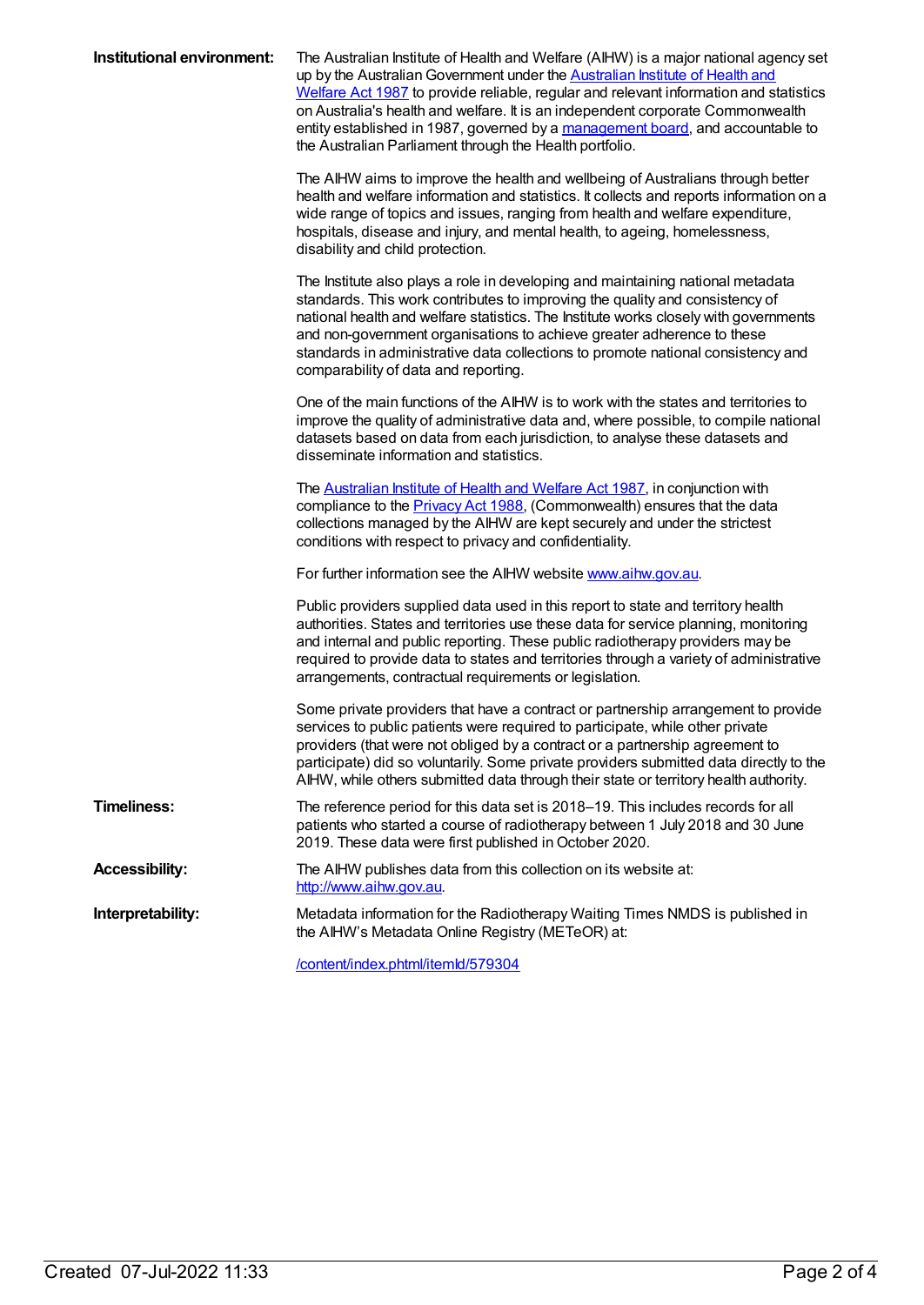| <b>Relevance:</b> | The National Radiotherapy Waiting Times Database collates information about the<br>length of time that patients wait for radiotherapy in Australia, and key demographic<br>and clinical information about the patients who received this treatment. The data<br>can be used to derive information about the number of courses of radiotherapy<br>provided in the reference period.<br>The scope of the NMDS is patients who began a course of radiotherapy in the<br>reporting period in Australia. The scope is restricted to measuring one period of<br>time in a patient's treatment pathway, the time between being assessed as ready<br>for care by a radiation oncologist and commencing treatment. This is not the only<br>waiting period in a patient's treatment pathway; other waiting periods-such as the<br>times between contacts with a general practitioner, medical oncologist, and<br>radiation oncologist, and the time between the first consultation with a radiation<br>oncologist and the patient becoming ready for care—are not collected.<br>The data collection was created in response to a request from the Australian health<br>ministers (via the then Australian Health Ministers' Conference) for data on the<br>length of time people in Australia have waited for radiotherapy.                                                                                                                                                                                                                                                                                                                                                                                                                                                                                                                                                                                                                                                                                                                                                                                                                                                                                                                                                                                                                                                                                                                                                                                                                                                                                                                                                                                                                             |
|-------------------|-----------------------------------------------------------------------------------------------------------------------------------------------------------------------------------------------------------------------------------------------------------------------------------------------------------------------------------------------------------------------------------------------------------------------------------------------------------------------------------------------------------------------------------------------------------------------------------------------------------------------------------------------------------------------------------------------------------------------------------------------------------------------------------------------------------------------------------------------------------------------------------------------------------------------------------------------------------------------------------------------------------------------------------------------------------------------------------------------------------------------------------------------------------------------------------------------------------------------------------------------------------------------------------------------------------------------------------------------------------------------------------------------------------------------------------------------------------------------------------------------------------------------------------------------------------------------------------------------------------------------------------------------------------------------------------------------------------------------------------------------------------------------------------------------------------------------------------------------------------------------------------------------------------------------------------------------------------------------------------------------------------------------------------------------------------------------------------------------------------------------------------------------------------------------------------------------------------------------------------------------------------------------------------------------------------------------------------------------------------------------------------------------------------------------------------------------------------------------------------------------------------------------------------------------------------------------------------------------------------------------------------------------------------------------------------------------------------------------------------------------|
| <b>Accuracy:</b>  | Several quality issues were identified, though it is not possible to quantify their<br>impact:                                                                                                                                                                                                                                                                                                                                                                                                                                                                                                                                                                                                                                                                                                                                                                                                                                                                                                                                                                                                                                                                                                                                                                                                                                                                                                                                                                                                                                                                                                                                                                                                                                                                                                                                                                                                                                                                                                                                                                                                                                                                                                                                                                                                                                                                                                                                                                                                                                                                                                                                                                                                                                                |
|                   | • Reporting by radiotherapy providers for this NMDS was mandatory for public<br>providers, private providers participated on a voluntary basis. For 2018-19,<br>all public radiotherapy sites, and all private sites operating in Australia<br>provided data (100%).<br>• Providers are primarily responsible for the quality of the data they provide but<br>the AIHW does extensive validations on the data received (e.g. data are<br>checked for valid values and logical consistency). Potential errors are queried<br>with data providers at the time data are loaded, and corrections and<br>resubmissions may be made in response to these queries. The AIHW does<br>not adjust data to account for possible data errors or for missing or incorrect<br>values. Consequently, 431 records with negative or missing waiting times,<br>were disregarded in the calculation of waiting times.<br>• South Australia has advised data on intention of treatment should be treated<br>with caution, particularly those on prophylactic courses of treatment. There is<br>likely to be an over-count of prophylactic courses, and an under-count in one<br>or more of the other intention of treatment categories.<br>• Victoria has noted that emergency courses have not been provided for 2018-<br>19, due to a problem with mapping from local coding systems.<br>• Western Australia has also noted the number of emergency courses are low<br>and may not reflect the true count.<br>• Most providers mapped from patients' suburb and postcode data to the<br>required statistical area level 2 (SA2) code, a geographical mapping code to<br>which the socioeconomic and remoteness characteristics of the area can be<br>assigned. This method is considered to be sufficient to identify an area of<br>usual residence (ABS 2012). Some providers were unable to code patients'<br>area of usual residence using full address details.<br>• The variation in patterns of principal diagnoses in this report may indicate<br>data quality issues. For example, Victoria reports the primary site of the<br>cancer, rather than the principal diagnosis associated with the course of<br>radiotherapy. Practices and interpretation may also vary across other<br>providers.<br>For Genesis CancerCare providers, where the ready-for-care date is not in the<br>electronic record, the ready-for-care date has been derived from the date of the<br>consultation. If this is unknown, then the simulation date is used. If neither is<br>recorded, then the date of medical consent is assumed to be the ready-for-care<br>date. This particularly affects Genesis Cancer Care Queensland sites in 2015–16<br>and in early 2016-17. |